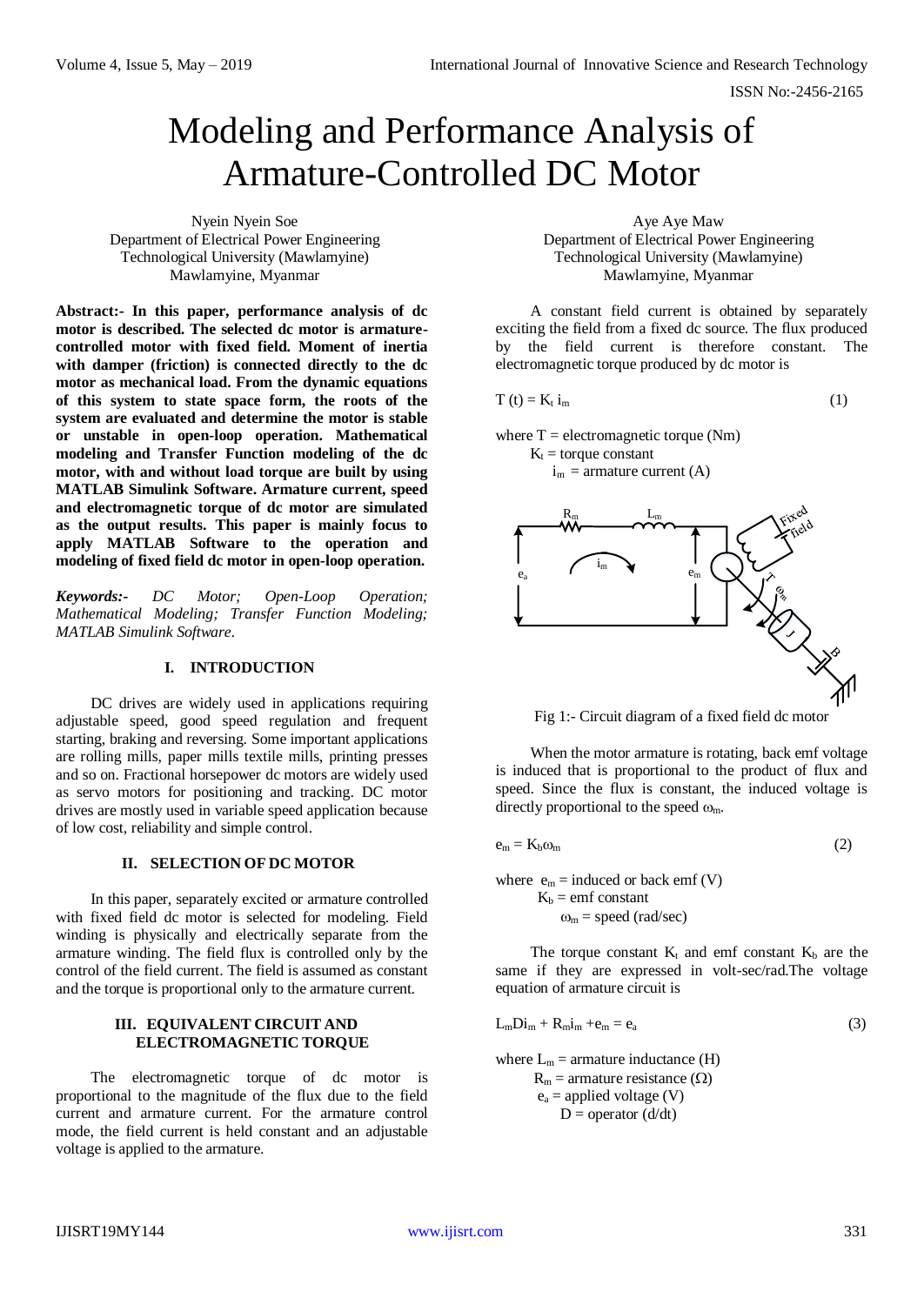# **IV. MODELING OF DC MOTOR WITHOUT LOAD TORQUE (TL)**

As shown in Fig.1, if the load consists only of a moment of inertia (J) and damper (friction) (B), the torque equation is

$$
JD\omega_m + B\omega_m = T \tag{4}
$$

*A. Parameters of DC Motor* 

For mathematical modeling of fixed field dc motor, selected motor parameters as shown in Table 1.

| Specification | Value  | Unit           |
|---------------|--------|----------------|
| $R_{m}$       | 0.5    | Ω              |
| $L_m$         | 0.003  | H              |
| $K_b$         | 0.8    | volt-sec/rad   |
|               | 0.0167 | $\text{kgm}^2$ |
| R             | 0.01   | Nm/rad/sec     |
| $e_{\rm a}$   | 220    |                |

Table 1:- Selected DC Motor Parameters

*B. Mathematical Modeling of DC Motor without T<sup>L</sup> by MATLAB Simulink*

For steady-state,  $d\omega_m/dt = 0$  and  $i_m = 0.0125 \omega_m$ 

By substitution in (3),  $\omega_{\rm m} = 272.868$  rad/sec  $T = 2.728$  Nm

Form (3) and (4), mathematical modeling of dc motor is obtained by using MATLB Simulink Software and shown in Fig. 2.



Fig 2:- Mathematical modeling of dc motor without load torque  $(T_L)$ 

The simulation outputs of armature current, speed and torque are shown in Fig. 3.



Fig 3:- Output results of simulation without load torque  $(T_L)$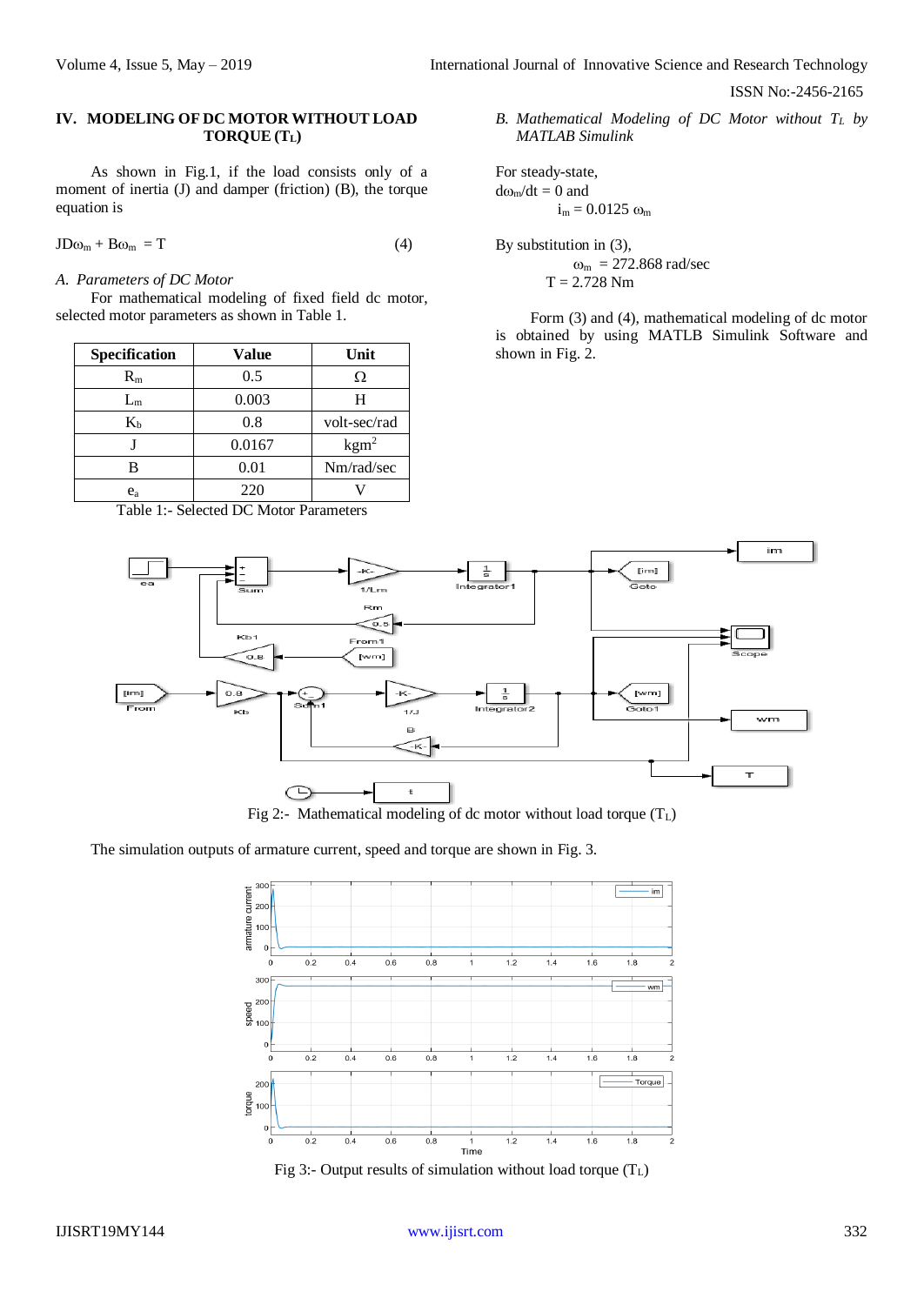Form Fig. 3, it can be seen that the speed of dc motor is 272.868 rad/sec in steady-state condition. Steady-state armature current and torque can also be seen clearly from the simulation result.

Torque-current curve or performance curve of dc motor is shown in Fig. 4.



Fig 4:- Torque-current curve of dc motor

*C. Transfer Function Modeling of DC Motor without T<sup>L</sup> by MATLAB Simulink*

Equation (3) and (4) are converted to Laplace Transform and become

$$
I_{m}(s) = \frac{e_{a}(s) - K_{b}\omega_{m}(s)}{R_{m} + sL_{m}}
$$
\n
$$
(5)
$$

$$
\omega_{m}(s) = \frac{K_{b}I_{m}(s)}{Js + B} \tag{6}
$$



Fig 5:- Block diagram for DC motor without  $T_L$ 

Without load torque, transfer function of dc motor system is

$$
\frac{\omega_{m}(s)}{e_{a}(s)} = \frac{K_{b}}{s^{2}(JL_{m}) + s(R_{m}J + L_{m}B) + (K_{b}^{2} + R_{m}B)}
$$
(7)

By substituting the dc motor parameters, the openloop transfer function of Fig. 6 is obtained.



Fig 6:- Open-loop transfer function of DC motor without  $T<sub>L</sub>$ 

The speed of motor output is got by simulation and shown in Fig. 7.



## *D. State-space Modeling of DC Motor without T<sup>L</sup>*

The dynamic equations are transformed to state-space form and

$$
\begin{bmatrix} D\omega_{m} \\ Di_{m} \end{bmatrix} = \begin{bmatrix} -\frac{B}{J} & \frac{K_{b}}{J} \\ -\frac{K_{b}}{L_{m}} & -\frac{R_{m}}{L_{m}} \end{bmatrix} \begin{bmatrix} \omega_{m} \\ i_{m} \end{bmatrix} + \begin{bmatrix} 0 \\ \frac{1}{L_{m}} \end{bmatrix} [e_{a}] \tag{8}
$$

From substituting the motor parameters,

$$
A = \begin{bmatrix} -0.599 & 47.904 \\ -266.67 & -166.67 \end{bmatrix},
$$

$$
B = \begin{bmatrix} 0 \\ 333.33 \end{bmatrix}
$$

The roots of the system are evaluated and  $\lambda_1$ ,  $\lambda_2$  = -83.63  $\pm$  j 76.68. These eigenvalues will always have a negative real part, indicating that the motor is stable in open-loop operation.

#### *E. Performance of DC Motor without T<sup>L</sup>*



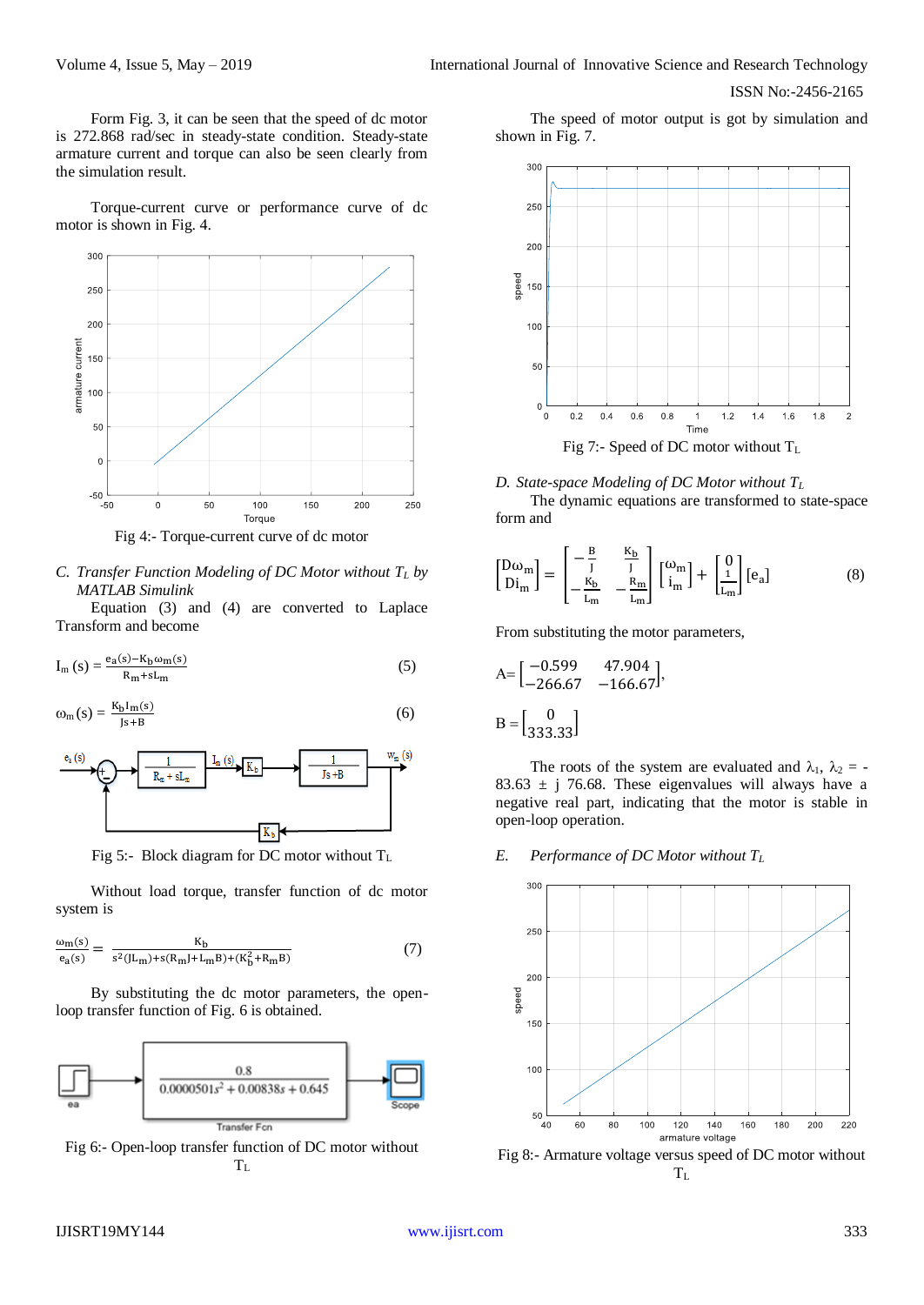When supplied armature voltage of dc motor is varied from 50V to 220V, the speed will be also varied from 62.016 rad/sec to 272.868 rad/sec. The performance characteristics curve of armature voltage versus speed is shown in Fig. 8.

#### **V. MODELING OF DC MOTOR WITH LOAD TORQUE (TL)**

When the load torque  $(T<sub>L</sub>)$  is constituted, torque equation becomes

$$
JD\omega_m + B\omega_m + T_L = T \tag{9}
$$

*A. Mathematical Modeling of DC Motor with T<sup>L</sup> by MATLAB Simulink*

For the load torque  $(T_L)$  of 100Nm, the performance of dc motor changes.

For steady-state,  $d\omega_m/dt = 0$  $i_m = 125 + 0.0125 \omega_m$ 

By substitution in (3),  $\omega_{\rm m} = 195.35$  rad/sec.  $T = 100 + 0.01 \omega_m$  $= 101.954$  Nm

Form (3) and (9), mathematical modeling of dc motor is obtained by using MATLB Simulink Software and shown in Fig. 9. Load torque  $(T<sub>L</sub>)$  is unit step input of 100 Nm and connected at 0.5 second after starting.



Fig 9:- Mathematical modeling of dc motor with load torque  $(T_L)$ 

The simulation outputs of armature current, speed and torque are shown in Fig. 10. Form Fig. 10, it can be seen that the speed of dc motor is 272.868 rad/sec in 0 to 0.5 second period. At 0.5 second, load torque of 100Nm is connected and the speed starts to decrease and reaches 195.35 rad/sec at steady-state condition.



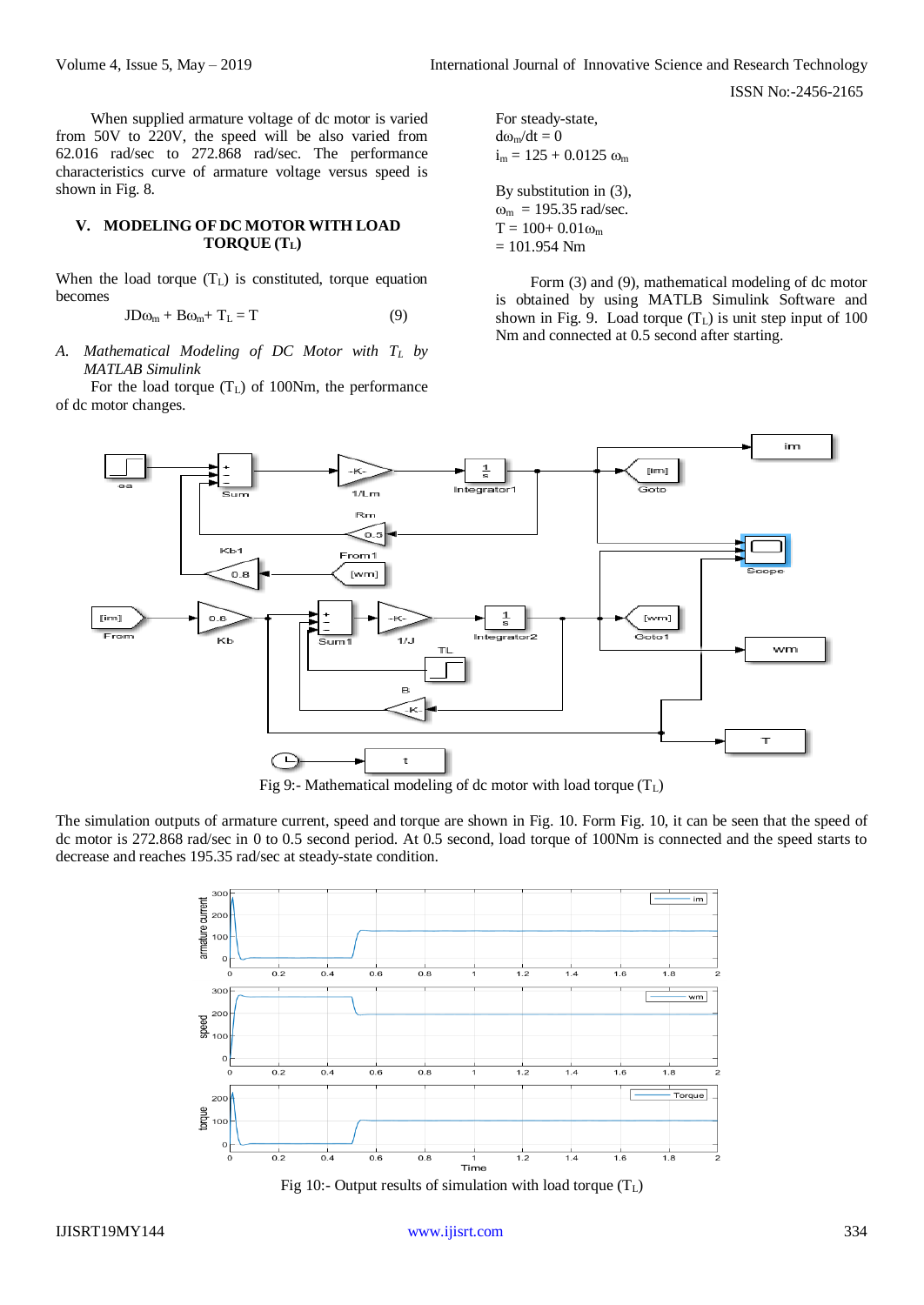*B. Transfer Function Modeling of DC Motor with TL by MATLAB Simulink*

By converting to Laplace Transform,

$$
\omega_{\rm m}(s) = \frac{K_{\rm b}I_{\rm m}(s) - T_{\rm L}(s)}{|s + B|} \tag{10}
$$

From (5) and (10), block diagram of dc motor with  $T_L$ can be obtained.



Fig 11:- Block diagram for DC motor with  $T_L$ 

With load torque, transfer function of dc motor system is

$$
\omega_{m}(s) = G_{1}(s) + G_{2}(s)
$$
 (11)

where  $G_1$  (s) is

 $\omega_{\rm m}$ (s)  $\frac{\omega_{\rm m}(s)}{\omega_{\rm e_a}(s)} = \frac{K_{\rm b}}{s^2(JL_{\rm m}) + s(R_{\rm m}J + L_{\rm b})}$  $\frac{R_b}{s^2(JL_m)+s(R_mJ+L_mB)+(K_b^2+R_mB)}$ 

 $G_2$  (s) is

$$
\frac{\omega_m(s)}{T_L(s)} = \frac{-R_m - sL_m}{s^2(JL_m) + s(R_mJ + L_mB) + (K_b^2 + R_mB)}
$$

By substituting the dc motor parameters, the openloop transfer function of Fig. 12 is obtained.

i,



Fig 12:- Open-loop transfer function of DC motor with  $T_L$ 

The speed of motor output is got by simulation and shown in Fig. 13.



#### *C. State-space Modeling of DC Motor with T<sup>L</sup>*

The dynamic equations are transformed to state-space form and

$$
\begin{bmatrix} D\omega_{m} \\ D i_{m} \end{bmatrix} = \begin{bmatrix} -\frac{B}{J} & \frac{K_{b}}{J} \\ -\frac{K_{b}}{L_{m}} & -\frac{R_{m}}{L_{m}} \end{bmatrix} \begin{bmatrix} \omega_{m} \\ i_{m} \end{bmatrix} + \begin{bmatrix} \frac{1}{J} \\ \frac{1}{L_{m}} \end{bmatrix} \begin{bmatrix} T_{L} \\ e_{a} \end{bmatrix}
$$
(12)

From substituting the motor parameters, the roots of system can be obtained.

$$
A = \begin{bmatrix} -0.599 & 47.904 \\ -266.67 & -166.67 \end{bmatrix},
$$

$$
B = \begin{bmatrix} 59.88 \\ 333.33 \end{bmatrix}
$$

These roots will always have a negative real part, indicating that the motor is stable in open-loop operation.

#### *D. Performance of DC Motor with T<sup>L</sup>*



Fig 14:- Armature voltage versus speed of DC motor with  $T_{L}$